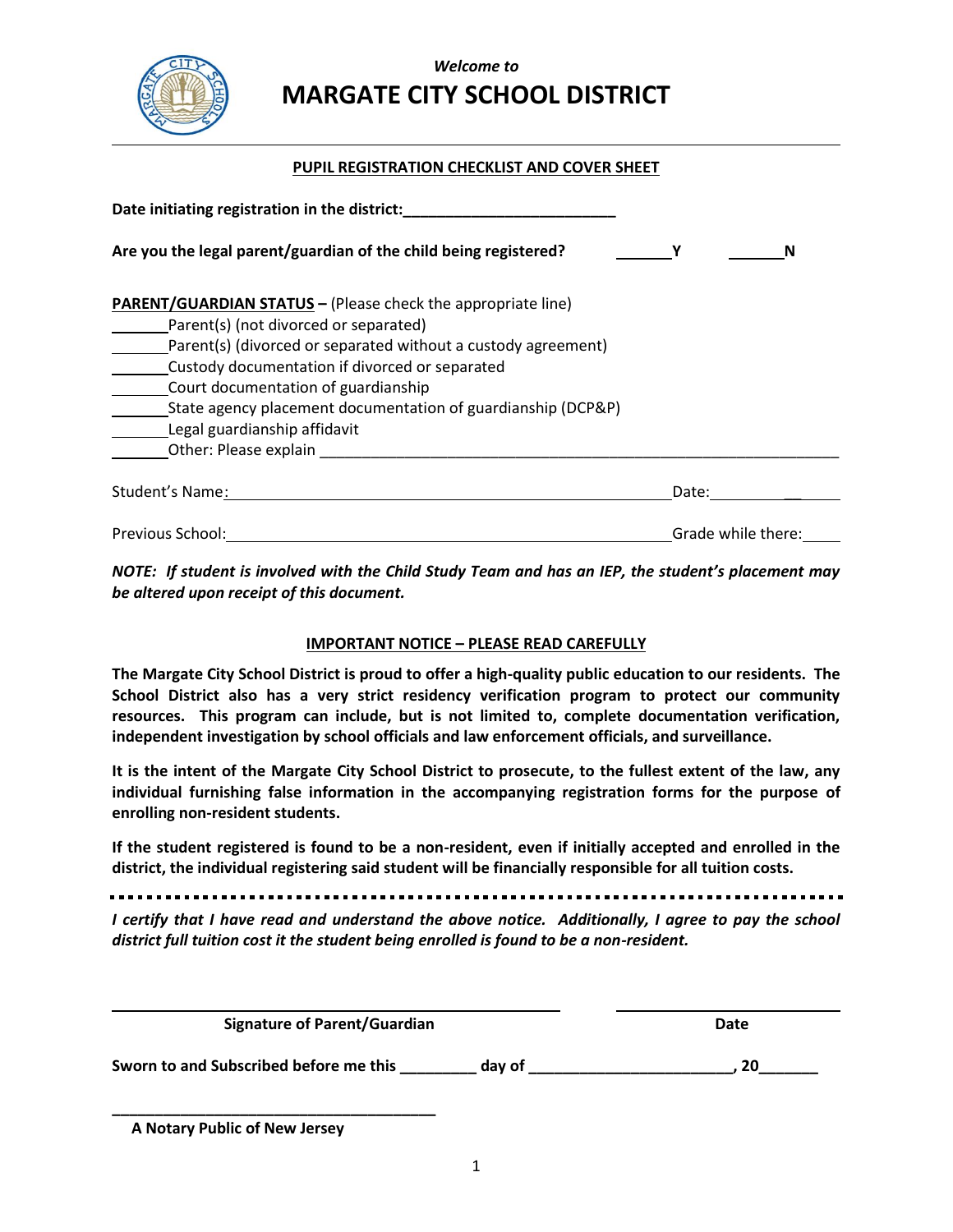#### **ENROLLMENT INFORMATION**

## *NOTE: In order to facilitate your child's enrollment, please have the following information available*  when you register the child.

| when you register the child.      |  |
|-----------------------------------|--|
| Proof of Residency – see below    |  |
| Proof of Custody – see first page |  |

- Withdrawal Form (Pertains to students enrolled in another school during the current school year. Must include grades at time of withdraw. New Jersey transfer students must present a transfer card with the NJ STATE ID# for the student.)
	- Birth Certificate (Preferably a state-certified birth certificate, not hospital copy)
- Immunization Records (Proof of immunization is required at the time of enrollment and must include the name of the person, the birth date, the type of vaccine administered and the month, day, and year of each immunization.)
- Physical Form see last page
- Special Services (A copy of the current Individual Education Plan or 504 Plan for students presently receiving a specialized education.)

**NOTE: Many of the above documents may be sent to our school after your previous school receives the request for records. However, unofficial copies of the above may greatly expedite enrollment and placement. In addition to the above, parents/guardians may want to present any standardized test scores, past report cards/transcripts and the student's current schedule.**

## **Residency Documentation:**

**Margate City/Longport residents:** Four forms of residency requested. Acceptable examples include the following:

Lease Agreement (must include name, address and telephone number of property owner for verification. It must be original copy, and no altered copies will be accepted.)

- Property Deed
- Tax Bill
- Mortgage Settlement Papers
- Utility bill in parent/guardian name at stated address
- **Photo identification**
- Voter registration card

U.S. Passport with address

- Medicaid, Welfare, or food stamp identification card with address
- Automobile insurance identification card or registration card
- Other documents associating the guardian with the address will be considered individually.

| How long have you lived in this home?               |     |     |
|-----------------------------------------------------|-----|-----|
| Do you have any intention of moving from this home? | Yes | No. |
| If yes, when and where?                             |     |     |
|                                                     |     |     |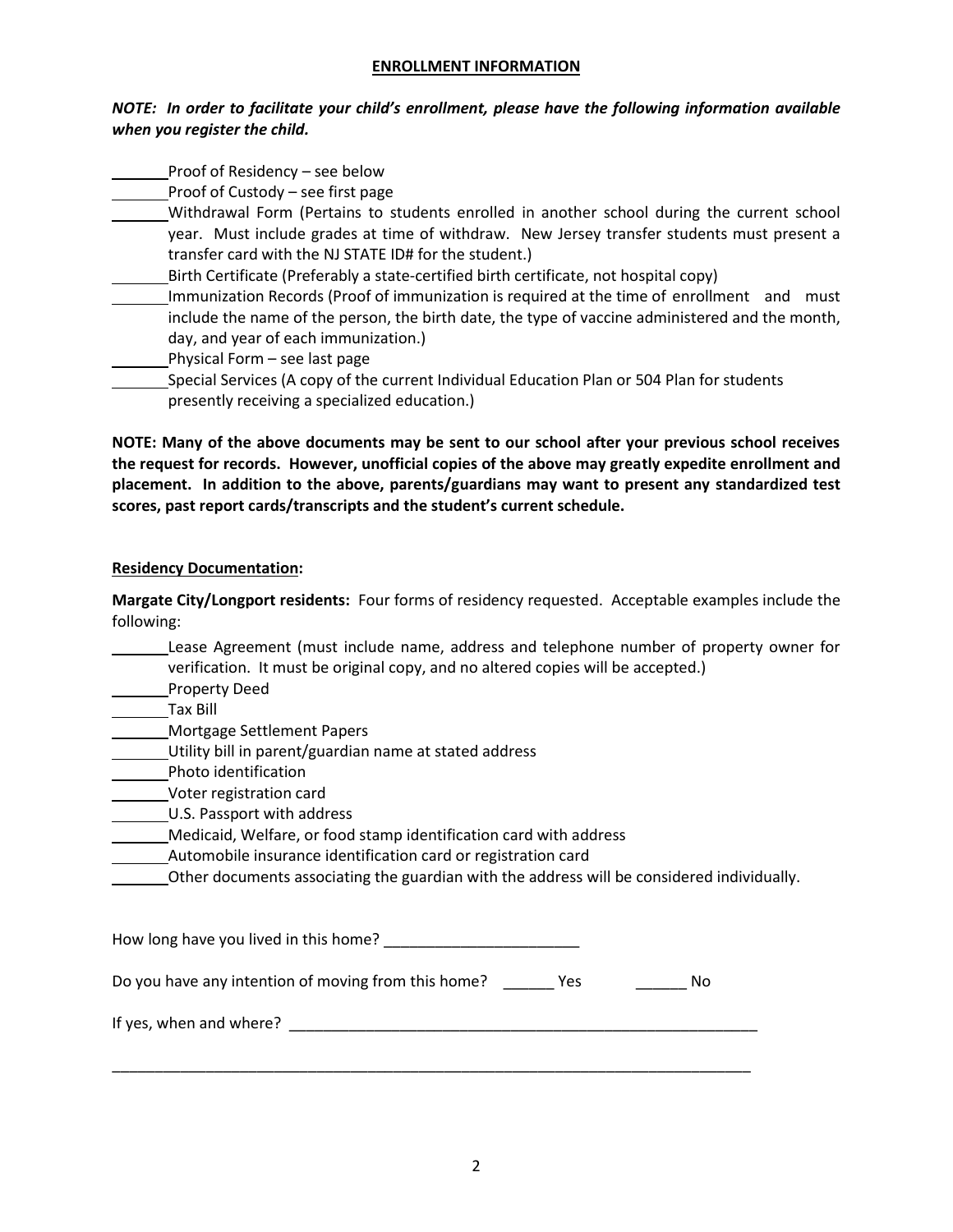

# **MARGATE CITY SCHOOL DISTRICT**

## **PUPIL REGISTRATION FORM**

| Student enrolling in: _______ William A. Ross Elementary (K-4) [10] Eugene A. Tighe Middle (5-8)              |  |                          |                                        |  |
|---------------------------------------------------------------------------------------------------------------|--|--------------------------|----------------------------------------|--|
| Student Information: (please print) - NOTE: Name must match birth certificate.                                |  |                          |                                        |  |
|                                                                                                               |  |                          |                                        |  |
| Middle Name: ________________Gen. Code (Jr., 2 <sup>nd</sup> , etc) _______Gender: _______Male ________Female |  |                          |                                        |  |
|                                                                                                               |  | (city) (state) (country) |                                        |  |
| Student enrolling in grade: ______ Today's Date: __________________ Is student a US Citizen? ___ Yes __ No    |  |                          |                                        |  |
| Other children in Margate School District (names and grade levels):                                           |  |                          |                                        |  |
|                                                                                                               |  |                          |                                        |  |
|                                                                                                               |  |                          | State _______Public / Private (circle) |  |
| Is student involved with the Child Study Team and has an IEP? Cres CNO 504 plan? Cres CNO                     |  |                          |                                        |  |
| <b>Student Permanent Address:</b>                                                                             |  |                          |                                        |  |
|                                                                                                               |  |                          |                                        |  |
| State: ___________________Zip: _______________________Home Phone: _________________________________           |  |                          |                                        |  |
| <b>Parental/Guardian Information:</b>                                                                         |  |                          |                                        |  |
| Student lives with: ( ) Father ( ) Mother ( ) Both ( ) Other ____________________                             |  |                          |                                        |  |
|                                                                                                               |  |                          |                                        |  |
|                                                                                                               |  |                          |                                        |  |
| State: __________Zip:____________________Home Phone: ___________________________Cell: _______________________ |  |                          |                                        |  |
|                                                                                                               |  |                          |                                        |  |
|                                                                                                               |  |                          |                                        |  |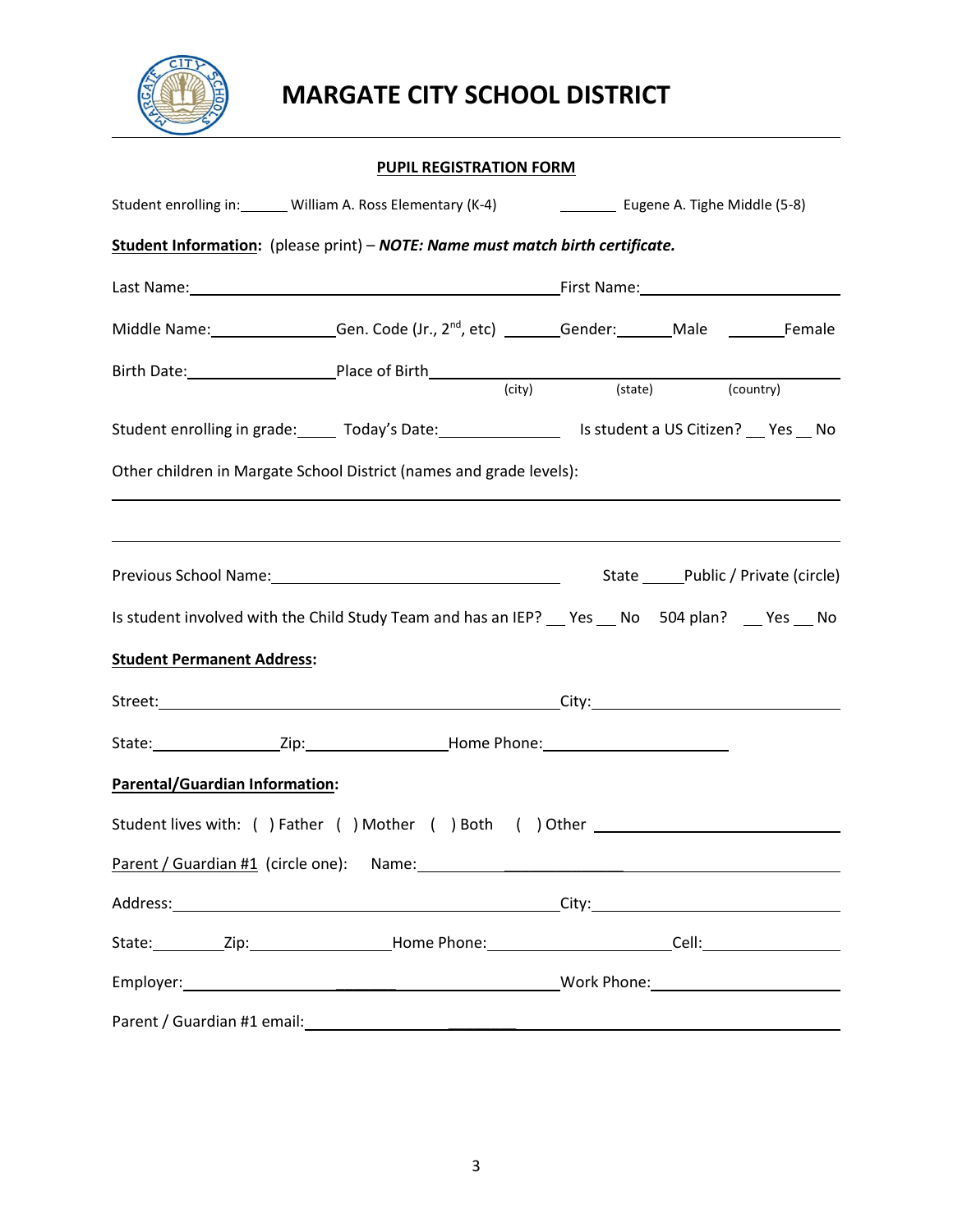## **Parental/Guardian Information (cont.):**

|          |                                             |                                                                   | State: __________________Zip: _____________________Home Phone: _________________Cell: ___________________                                                                                                                     |
|----------|---------------------------------------------|-------------------------------------------------------------------|-------------------------------------------------------------------------------------------------------------------------------------------------------------------------------------------------------------------------------|
|          |                                             |                                                                   |                                                                                                                                                                                                                               |
|          |                                             |                                                                   |                                                                                                                                                                                                                               |
|          |                                             |                                                                   | Is there a custody agreement regarding this child? $\_\_\_\_Y$ $\_\_\_N$ N If Yes, copy must be forwarded.                                                                                                                    |
|          |                                             | If there is a custody agreement, is it joint custody? $\_\_\_\_Y$ |                                                                                                                                                                                                                               |
|          | complete if this applies to your situation! | information? _____ Y _____ N - If yes, we need documentation.     | Do any legal restrictions exist that prevent the parent listed below from having access to student<br>Information for Parents/Guardians who live at a DIFFERENT address than the student: NOTE: Only                          |
|          |                                             |                                                                   | Parent / Guardian #3 (circle one): Name: Name:                                                                                                                                                                                |
|          |                                             |                                                                   |                                                                                                                                                                                                                               |
|          |                                             |                                                                   |                                                                                                                                                                                                                               |
|          |                                             |                                                                   |                                                                                                                                                                                                                               |
|          |                                             |                                                                   |                                                                                                                                                                                                                               |
|          |                                             | Parent / Guardian #4 (circle one): Name: Name:                    |                                                                                                                                                                                                                               |
| Address: |                                             | ____________________________City:_____                            |                                                                                                                                                                                                                               |
|          |                                             |                                                                   |                                                                                                                                                                                                                               |
|          |                                             |                                                                   |                                                                                                                                                                                                                               |
|          |                                             |                                                                   |                                                                                                                                                                                                                               |
|          |                                             |                                                                   | Emergency Contact Information (other than parents who can be contacted if parent is unavailable):                                                                                                                             |
|          |                                             |                                                                   | Name: Name: Name: Name: Name: Name: Name: Nelationship: Name: Nelationship: Name: Nelationship: Name of New York 2016                                                                                                         |
|          |                                             |                                                                   | Name: Name: Name: Name: Name: Name: Name: Name: Name: Name: Name: Name: Name: Name: Name: Name: Name: Name: Name: Name: Name: Name: Name: Name: Name: Name: Name: Name: Name: Name: Name: Name: Name: Name: Name: Name: Name: |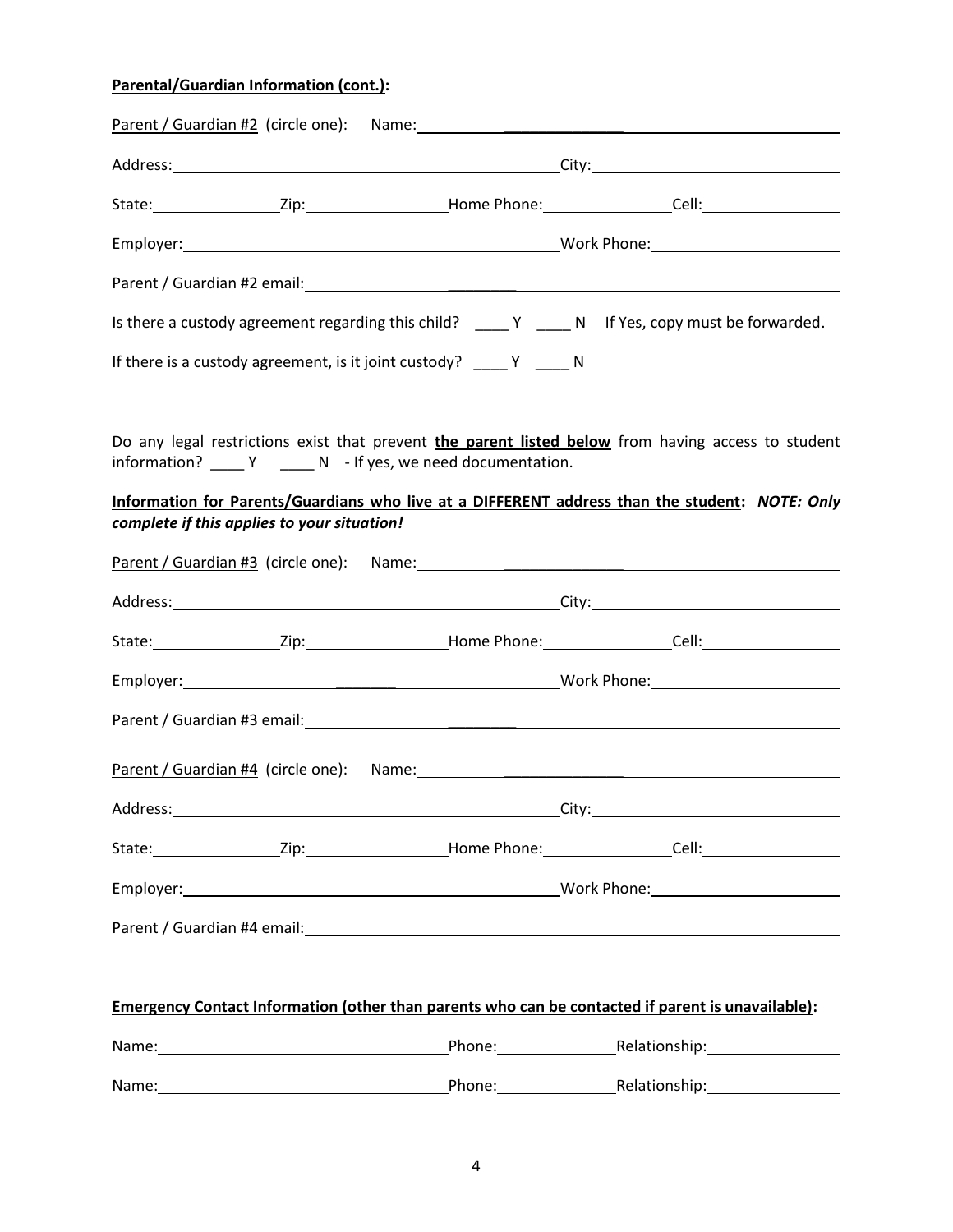#### **Health Insurance Information:**

| Is the student covered by Health Insurance? Y Y M                                                                                                                                                                              |                                                                                                         |
|--------------------------------------------------------------------------------------------------------------------------------------------------------------------------------------------------------------------------------|---------------------------------------------------------------------------------------------------------|
|                                                                                                                                                                                                                                | If no, do you give permission to share your health insurance status with NJ Family Care? ____ Y _____ N |
| If yes, what is the name of the Health Insurance Provider?                                                                                                                                                                     |                                                                                                         |
|                                                                                                                                                                                                                                | ID#:                                                                                                    |
| Physician's Name: The contract of the contract of the contract of the contract of the contract of the contract of the contract of the contract of the contract of the contract of the contract of the contract of the contract |                                                                                                         |

#### **Additional information required by State of New Jersey:**

**Ethnicity Questions** – please indicate **one** of the following regarding this student's ethnicity.

| Hispanic or Latino - A person of Cuban, Mexican, Puerto Rican, South or Central |
|---------------------------------------------------------------------------------|
| American, or other Spanish culture or origin, regardless of race.               |
| Not Hispanic or Latino                                                          |

Race/Ethnicity of Student. Place an "X" next to all that qualify.

| Alaskan Native   |
|------------------|
| American Indian  |
| Asian            |
| Black            |
| Hispanic         |
| Pacific Islander |
| White            |

**Home Language of Student** – please answer **each** item below.

| Was the first language used by the student a language other than English?<br><b>Solution</b> Security N                                                                             |
|-------------------------------------------------------------------------------------------------------------------------------------------------------------------------------------|
|                                                                                                                                                                                     |
| Does the student speak or understand a language other than English?<br>$\begin{array}{ccc} & \mathsf{Y} & \mathsf{N} \end{array}$                                                   |
| When interacting with others at home (example: parents, guardians, siblings), does the student<br>understand or use a language other than English most of the time? _____ Y _____ N |

When interacting with others outside the home (example: friends, caregivers), does the student understand or use a language other than English most of the time? \_\_\_\_ Y \_\_\_\_ N

**Migrant –** Student is eligible for migrant education services and is enrolled in a migrant subgrantee program. (1) The child is younger than 22 and has not graduated from high school or does not hold a high school equivalency certificate; (2) and the child is a migrant agricultural worker or a migrant fisher or has a parent, spouse, or guardian who is a migrant agricultural worker or a migrant fisher; (3) and the child has moved within the preceding 36 months in order to obtain (or seek) or to accompany (or join) a parent, spouse, or guardian to obtain (or seek), temporary or seasonal employment in qualifying agricultural or fishing work; and (4) such employment is a principal means of livelihood and (5) the child has moved from one school district to another.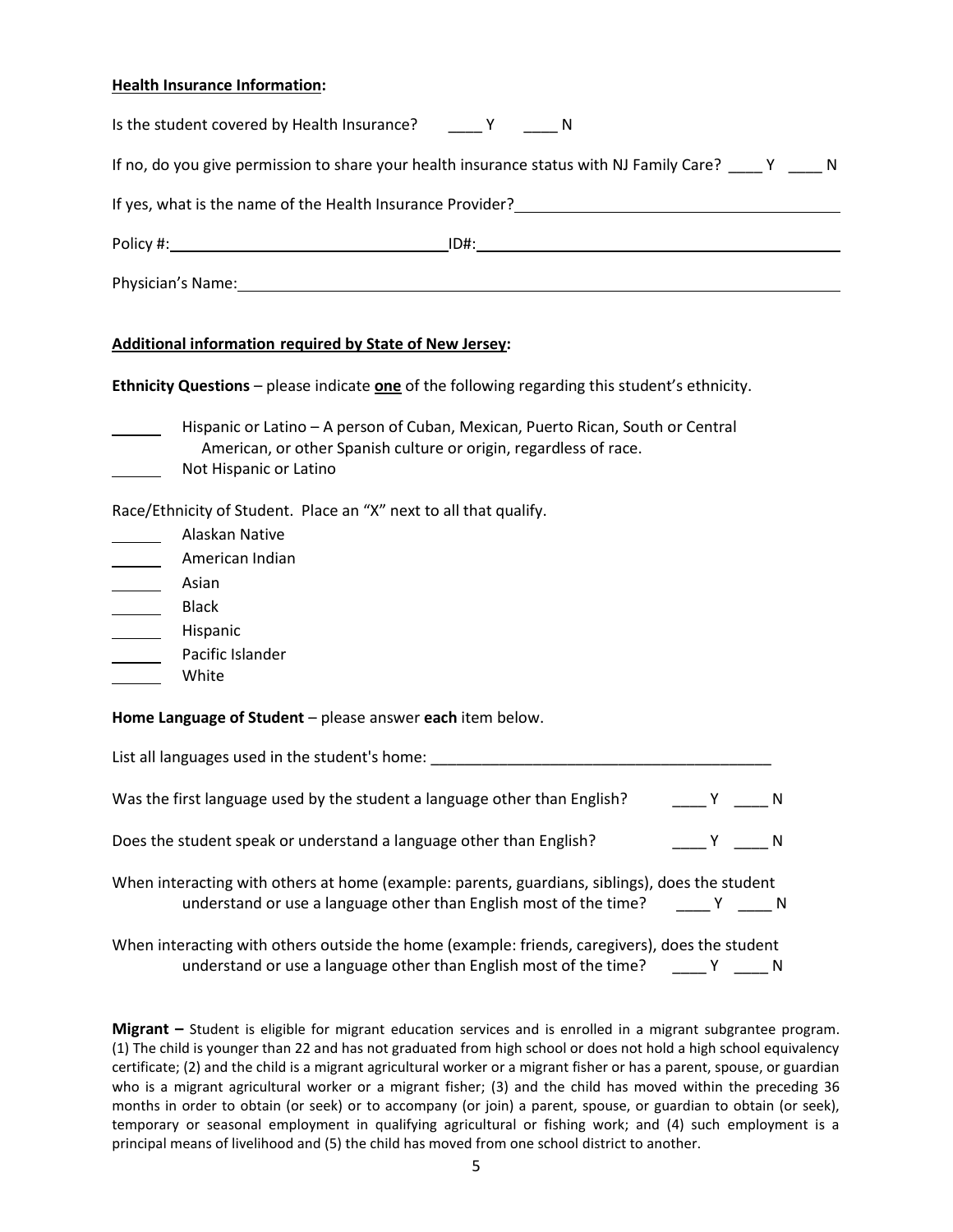Is the student eligible for migrant services? The Manuson Manuson Number of Number 2012

**Immigrant –** An immigrant is a student who is 3 to 21 and was NOT born in the U.S and has not been attending one or more schools in any one or more states for more than three full academic years.

Does the student qualify to receive federal support as an immigrant? \_\_\_\_\_ Y \_\_\_\_\_\_\_\_\_ N

**McKinney Vento Eligibility –** A student shall be considered eligible if he or she resides in any of the following: 1. A supervised publicly or privately operated shelter designed to provide temporary living accommodations, including welfare hotels, congregate shelters, transitional housing for families, and transitional housing for the mentally ill; 2. An institution that provides a temporary residence for individuals intended to be institutionalized; or 3. A public or private place not designed for or ordinarily used as a regular sleeping accommodation for human beings.

Additionally, a child or youth shall be considered eligible if he or she is: 1. A child or youth living with a parent in a domestic violence shelter; 2. A runaway living in a shelter; 3. A school-aged mother residing in a home for adolescent mothers; 4. A sick or abandoned child or youth who is residing in a hospital and would otherwise be released if he or she had a permanent residence; 5. a child or youth who is abandoned and therefore has no permanent residence; 6. A child of a homeless family, which out of necessity, is living with relatives or friends; or 7. A child of a migrant family which lacks adequate housing.

Finally, a child shall be considered eligible when a dispute occurs between two school districts regarding the determination of residency. The involved districts shall immediately notify the county superintendent of schools, who shall decide the status of the child within 48 hours.

Do any of the above scenarios apply to the student? The V T A N

| Parent/Guardian Signature | Date: |  |
|---------------------------|-------|--|
|                           |       |  |

#### **Return this form to the appropriate school listed below:**

| William H. Ross Elementary School<br><b>101 North Haverford Avenue</b><br>Margate, NJ 08402 | Elementary School Office Phone # - (609) 822-2080, x 300 |
|---------------------------------------------------------------------------------------------|----------------------------------------------------------|
| Eugene A. Tighe Middle School<br>7804 Amherst Avenue<br>Margate, NJ 08402                   | Middle School Office Phone# - (609) 822-2353, x100       |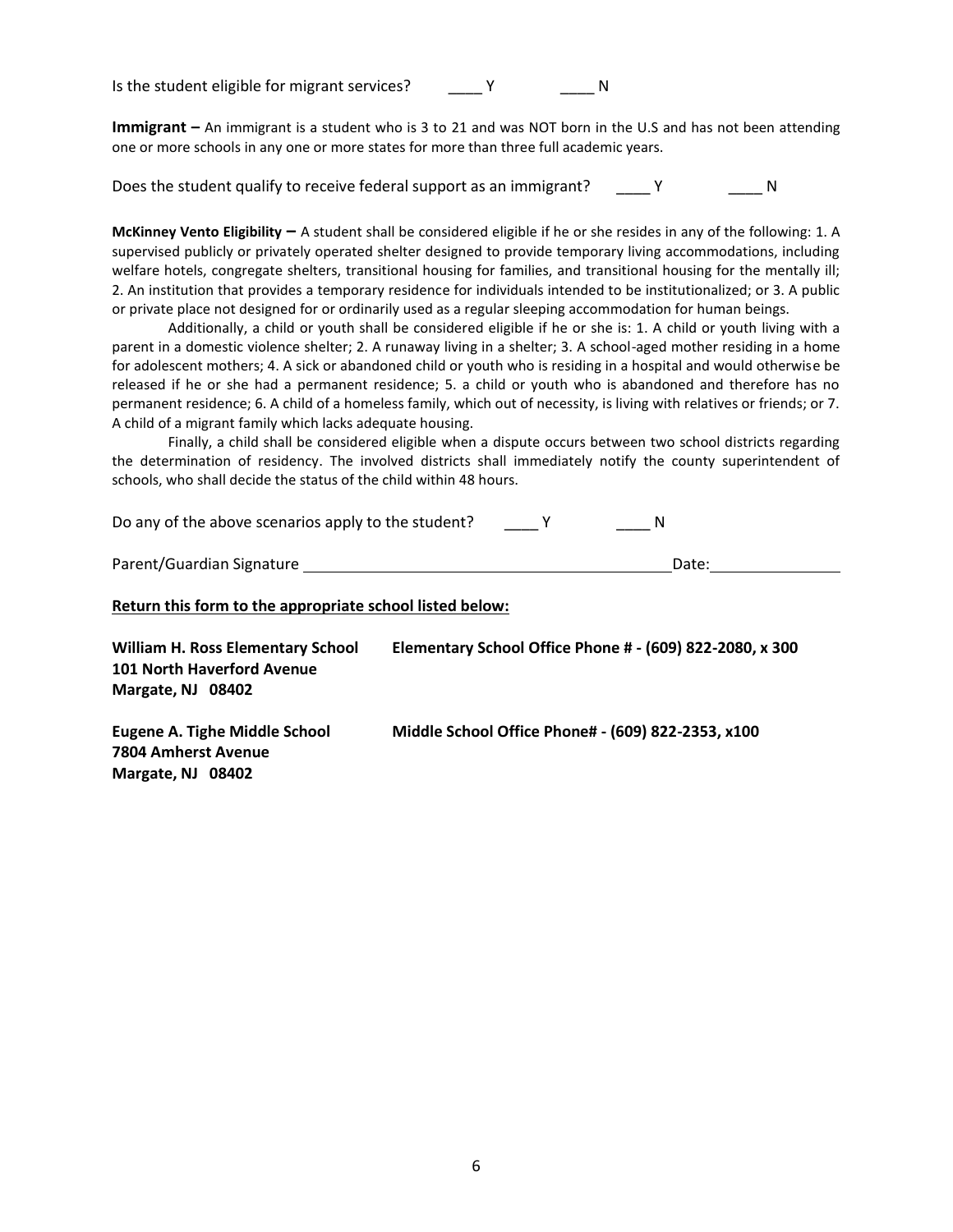

| Date <u>______________</u>                                                                                                                                                                                                                                                                                             |                                          |                                                                 |  |
|------------------------------------------------------------------------------------------------------------------------------------------------------------------------------------------------------------------------------------------------------------------------------------------------------------------------|------------------------------------------|-----------------------------------------------------------------|--|
|                                                                                                                                                                                                                                                                                                                        | <b>REQUEST FOR STUDENT RECORDS</b>       |                                                                 |  |
| To School/Organization/Agency:                                                                                                                                                                                                                                                                                         |                                          |                                                                 |  |
| <b>Address:</b>                                                                                                                                                                                                                                                                                                        |                                          |                                                                 |  |
|                                                                                                                                                                                                                                                                                                                        |                                          |                                                                 |  |
| Phone:                                                                                                                                                                                                                                                                                                                 |                                          |                                                                 |  |
| The following student is transferring to the (select school)                                                                                                                                                                                                                                                           |                                          |                                                                 |  |
| Eugene A. Tighe Middle School                                                                                                                                                                                                                                                                                          | <b>William H. Ross Elementary School</b> |                                                                 |  |
| Name and the state of the state of the state of the state of the state of the state of the state of the state of the state of the state of the state of the state of the state of the state of the state of the state of the s                                                                                         |                                          | D.O.B. Grade                                                    |  |
| Please forward the records listed below:                                                                                                                                                                                                                                                                               |                                          |                                                                 |  |
| <b>Cumulative Record Folder</b><br><b>Standardized Test Results</b><br><b>Disciplinary Record</b><br>*Child Study Team and/or 504 Records                                                                                                                                                                              | <b>Health Record</b>                     | <b>School Records / Transcript</b><br><b>Attendance Records</b> |  |
| * We recognize that Special Service evaluations may not be a part of the student's educational file.<br>Please make sure that you forward a copy of this release to all appropriate personnel so that we will<br>receive the records necessary to serve this student. Such records may include, but not be limited to: |                                          |                                                                 |  |

receive the records necessary to serve this student. Such records may include, but not be limited to: Psychological/Psychiatric, Speech/Language, Neurological, Social History, Learning Disabilities, and Medical/Health Assessment Reports. These, along with Classification Conference Reports and IEPs should be forwarded to:

| Mr. Ryan Gaskill, Principal   | <b>Mrs. Bonnie Marino, Principal</b>     |  |
|-------------------------------|------------------------------------------|--|
| Eugene A. Tighe Middle School | <b>William H. Ross Elementary School</b> |  |
| 7804 Amherst Avenue           | 101 N. Haverford Avenue                  |  |
| Margate, NJ 08402             | Margate, NJ 08402                        |  |
|                               |                                          |  |

Your cooperation in this matter is greatly appreciated.

I hereby authorize the school/agency/organization listed above to release all confidential records concerning my child to the Margate School listed above.

Signature of Parent/Guardian Date Communication of Parent/Guardian Date